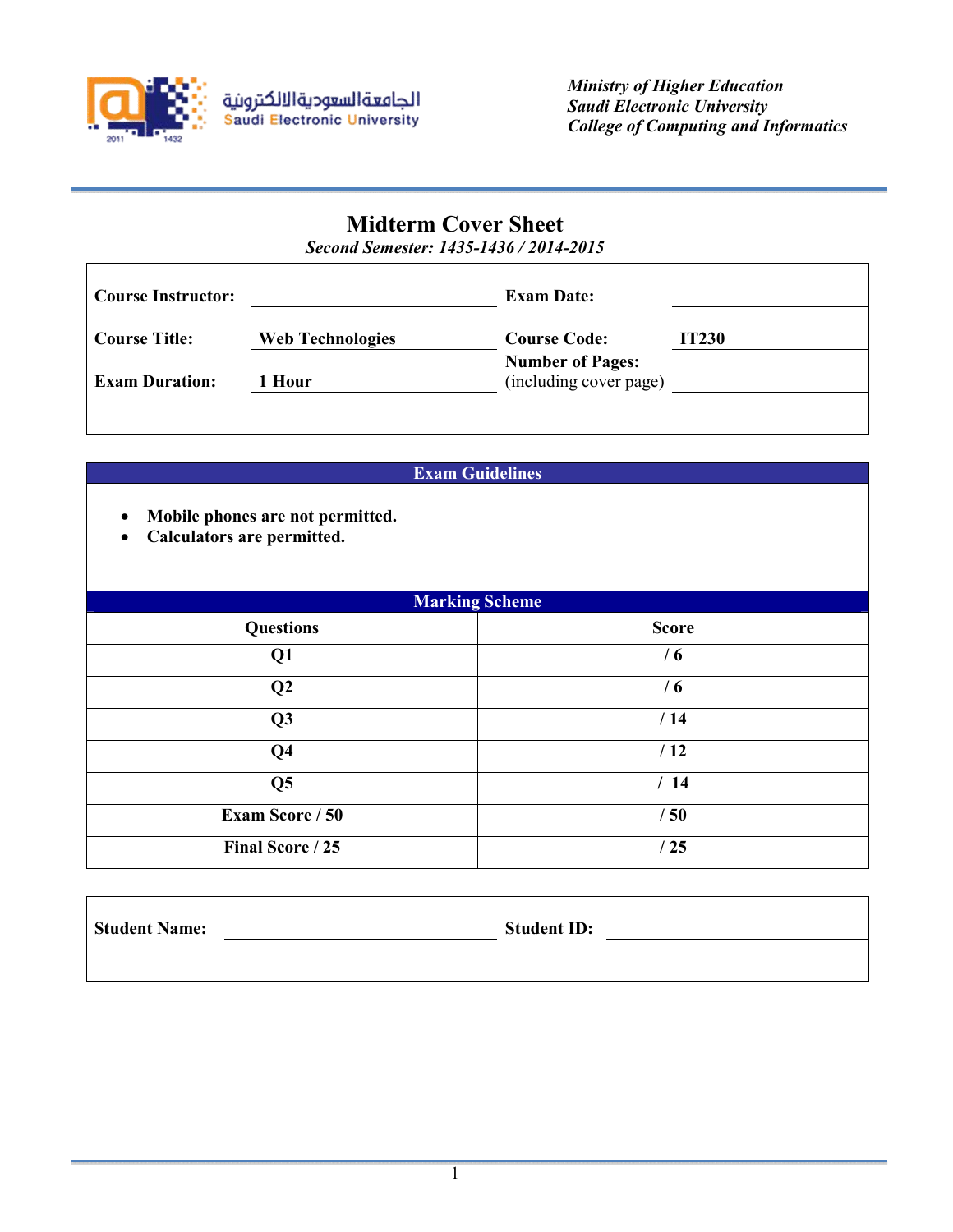

### **Question 1: (6 Marks)**

- **For each of the following multiple choice questions, choose one correct answer.**
	- **1- Which of the following is a server-side programming technology used to build web pages?**
		- a) HTML
		- b) PHP
		- c) CSS
		- d) JavaScript
	- **2- The ? in the URL www.google.com/search?q=deitel separates the \_\_\_\_\_\_\_\_ from the rest of the URL in a request.** 
		- a) URI
		- b) Post request
		- c) Query string
		- d) Cache

**3- An HTML table contains rows delimited by \_\_\_\_\_\_\_\_ elements, which contain cells delimited by \_\_\_\_\_\_\_\_ elements.**

- a) tr, td
- b)  $tr, tr$
- c) table, td
- d) td, tr

#### **4- An example of the proper format for inline styles is:**

- a)  $\leq p$  style = "font-size = 20pt">
- b)  $\leq p$  font-style = "20pt">
- c)  $\leq p$  style: "font-size = 20pt">
- d)  $\leq p$  style = "font-size: 20pt">
- **5- In the following line the word "document" is \_\_\_\_\_\_ that resides in the computer's memory.**

#### **document.writeln("Hello World");**

- a) Attribute
- b) Behavior
- c) Object
- d) Method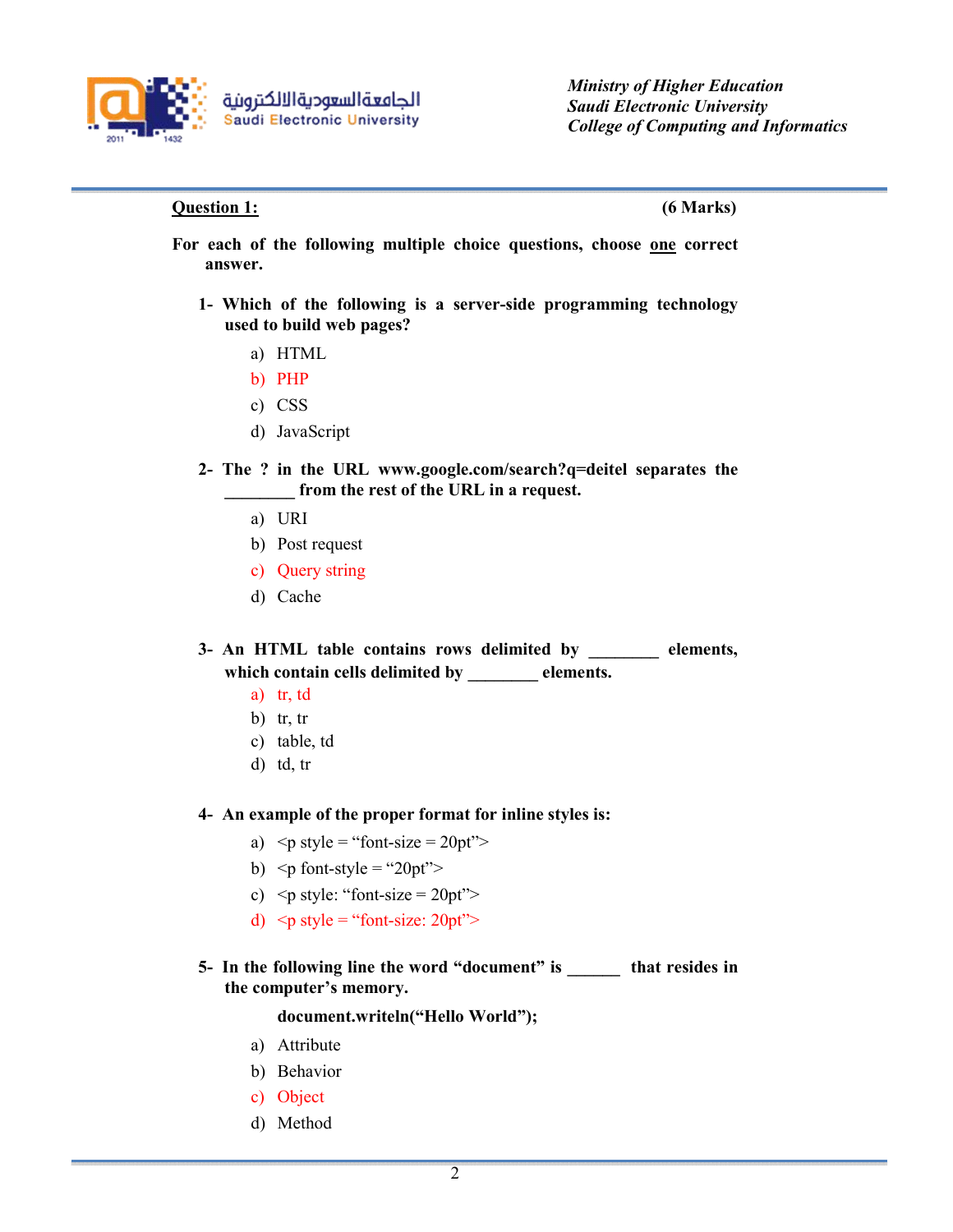

# **6- Which of the following is the proper way to dynamically access the background color?**

- a) document.body.style.BackgroundColor
- b) document.body.attributes.BackgroundColor
- c) document.body.style.backgroundColor
- d) document.body.style.background-color

## **Question 2: (6 Marks)**

# **For each of the following statements, answer with True or False. Type only True or False** *not T or F*

| 1. | JavaScript code did not need to be compiled.                                                                                           | T |
|----|----------------------------------------------------------------------------------------------------------------------------------------|---|
| 2  | In JavaScript, type of a variable is dynamic which depends<br>on the type of data it contains.                                         | T |
| 3  | Text put between the <head></head> tags appears in the<br>browser's title bar (i.e., the dark bar at the top of the<br>browser window) | F |
| 4  | A cache is a local copy of information obtained from some<br>other source.                                                             | T |
| 5  | In CSS, colors can be specified either by writing color<br>names or their RGB values                                                   | T |
| 6  | The method (clear Interval) is a method of windows object<br>that stops repetitive calls                                               | T |
|    |                                                                                                                                        | T |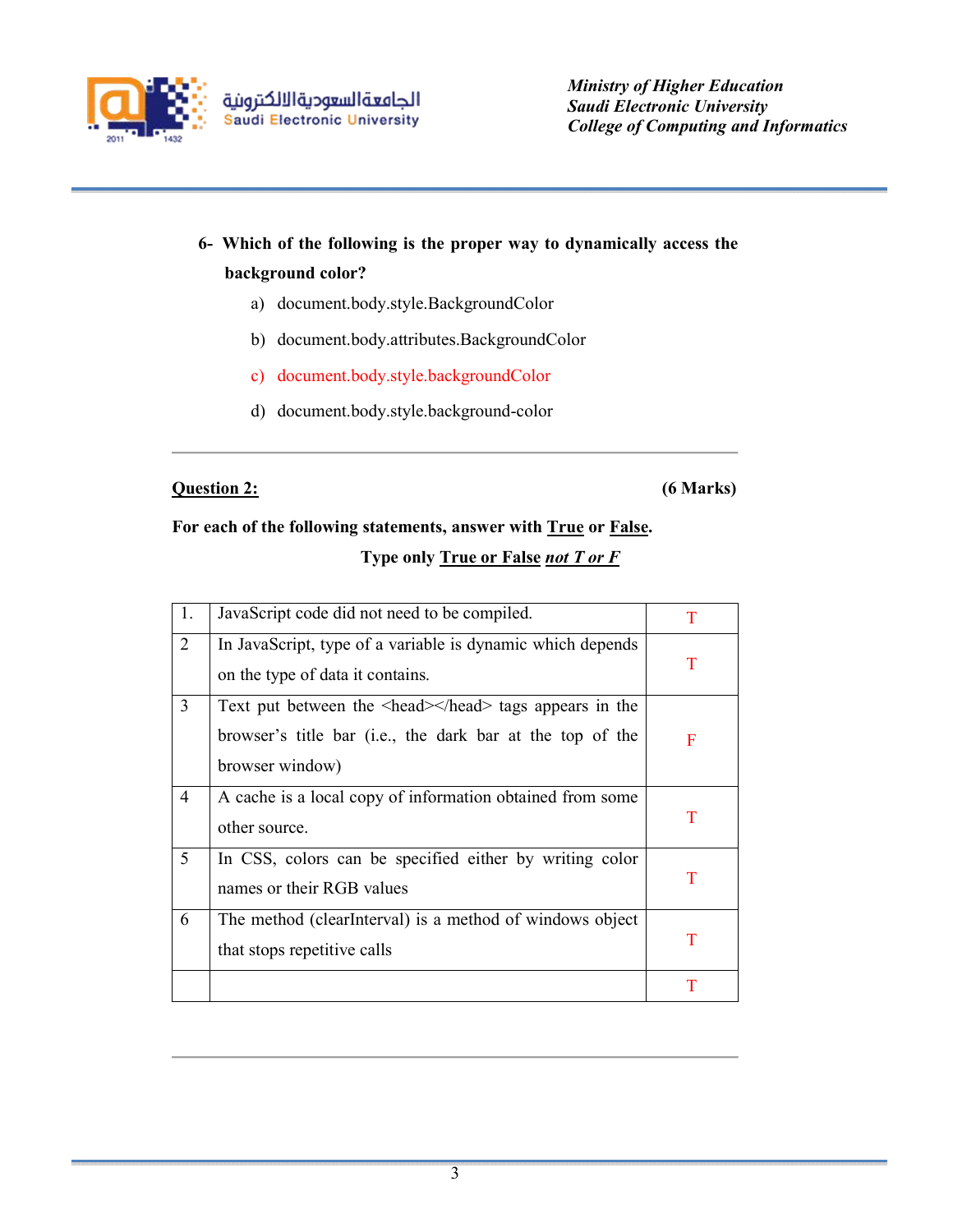

**Question 3: (14 Marks)**

## **Answer the following questions briefly.**

## **1. List the advantages and disadvantages of using client caching.**

**[***3 Marks***]** Cache advantages: a. (Much) faster than HTTP request/response b. Less network traffic c. Less load on server Cache disadvantage: Cached copy of resource may be invalid **2 Marks for advantages and 1 Mark for disadvantages** 

## **2. Discuss the different ways to integrate a CSS into a Web page?**

|         | [3 Marks]                                                                                       |
|---------|-------------------------------------------------------------------------------------------------|
|         | 1. <b>Inline:</b> HTML elements may have CSS applied to them via the<br><b>STYLE</b> attribute. |
| $2_{1}$ | <b>Embedded:</b> By placing the code in a STYLE element within the<br><b>HEAD</b> element.      |
|         | 3. Linked/Imported: Place the CSS in an external file and link it via a<br>link element.        |
|         | <b>Each point one mark</b>                                                                      |
|         |                                                                                                 |
|         |                                                                                                 |
|         |                                                                                                 |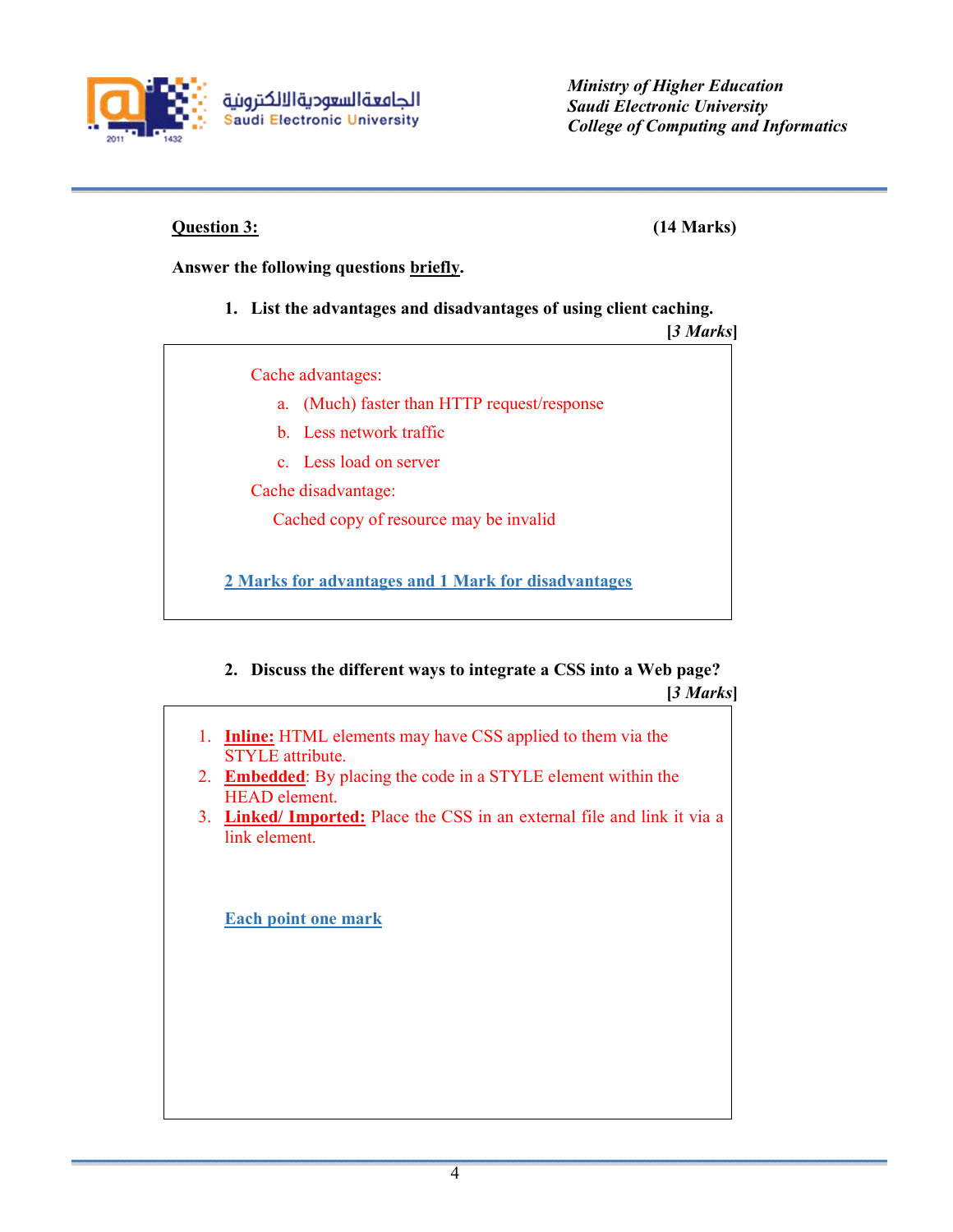

## **3. What is the difference between an ID selector and CLASS selector in CSS string selectors? [***4 Marks***]**

An ID selector identifies and sets style to only one occurrence of an element, while CLASS can be attached to any number of elements

**Each point two marks**

**4. Answer the following based on this HTTP Request [4 Marks]**

**Connect to 192.168.1.200 on port 80. Ok GET / HTTP / 1.1 Host: www.test.edu User-Agent: Mozilla/5.0 (Windows; U; en-US; ……. Accept-Encoding: gzip Accept: text/xml,text/html;q=0.9, text/plain;q=0.8, image/jpeg, image/gif;q=0.2,\*/\*;q=0.1**

- **a. What is the field User-Agent is used for on HTTP-Request?**
- **b. Explain the values of the Accept field in the above sample HTTP-Request.**
- **c. Suppose that the server respond successfully to this request, type the status line in the HTTP response from the server.**

**a) User-Agent is used to specify the client web browser and operating system** [1 Mark]

- **b) According to the Accept header field the browser in this example prefers text/xml (quality value 0.9) over image/jpeg (quality value 0.2). A final common header field feature is the use of the \* character in a header field value as a wildcard character. For instance, the string \*/\* in the Accept header field value represents all possible MIME types. [2 Marks]**
- **c) HTTP/1.1 200 OK [1 Mark]**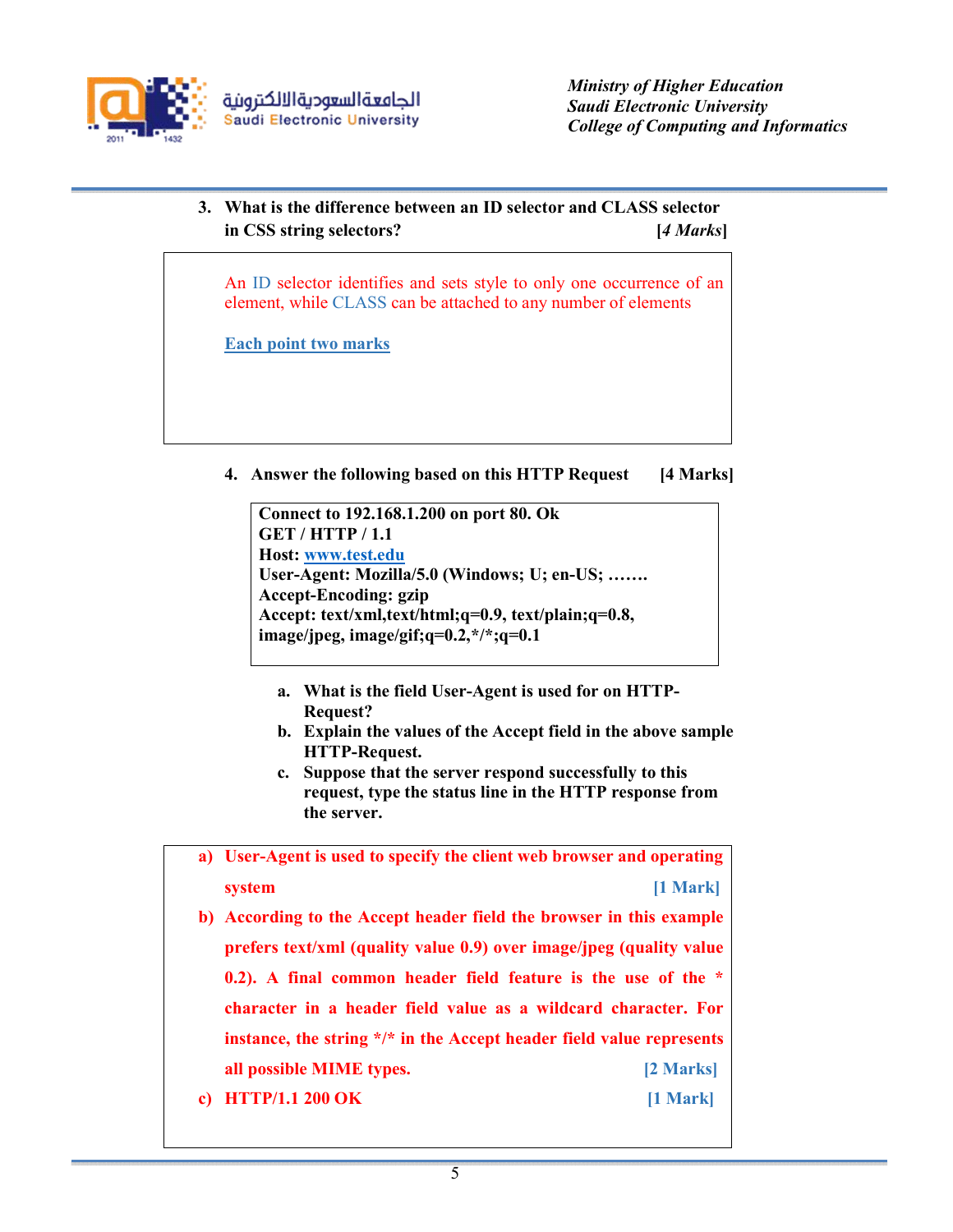

## **Question 4: (10 Marks)**

**1. Consider the following script. What is wrong with the following code? [2 Marks]**

 $\langle$ script type = "text/javascript">

var firstNumber, secondNumber;

thirdNumber;

firstNumber = window.prompt("Enter an integer", "0");

 $secondNumber = window.prompt(Enter an integer, "0");$ 

thirdNumber = firstNumber + secondNumber;

</script>

 The words Enter an integer in line 5 should be in quotes.  $\checkmark$  The word var must be placed before thirdNumber in line 3.

**Each point one mark**

## **2. Identify errors from the following code snippet. [3 Marks]**

<head>

<title>InternalStyleSheet.html</title>

<style type="text-css">

h1, h2 { background:color-aqua }

</style>

## **Correct Code:**

```
<head>
  <title>InternalStyleSheet.html</title>
  <style type="text/css">
  h1, h2 { background-color:aqua }
  </style>
  </head> {missing in the above code}
Each point one mark
```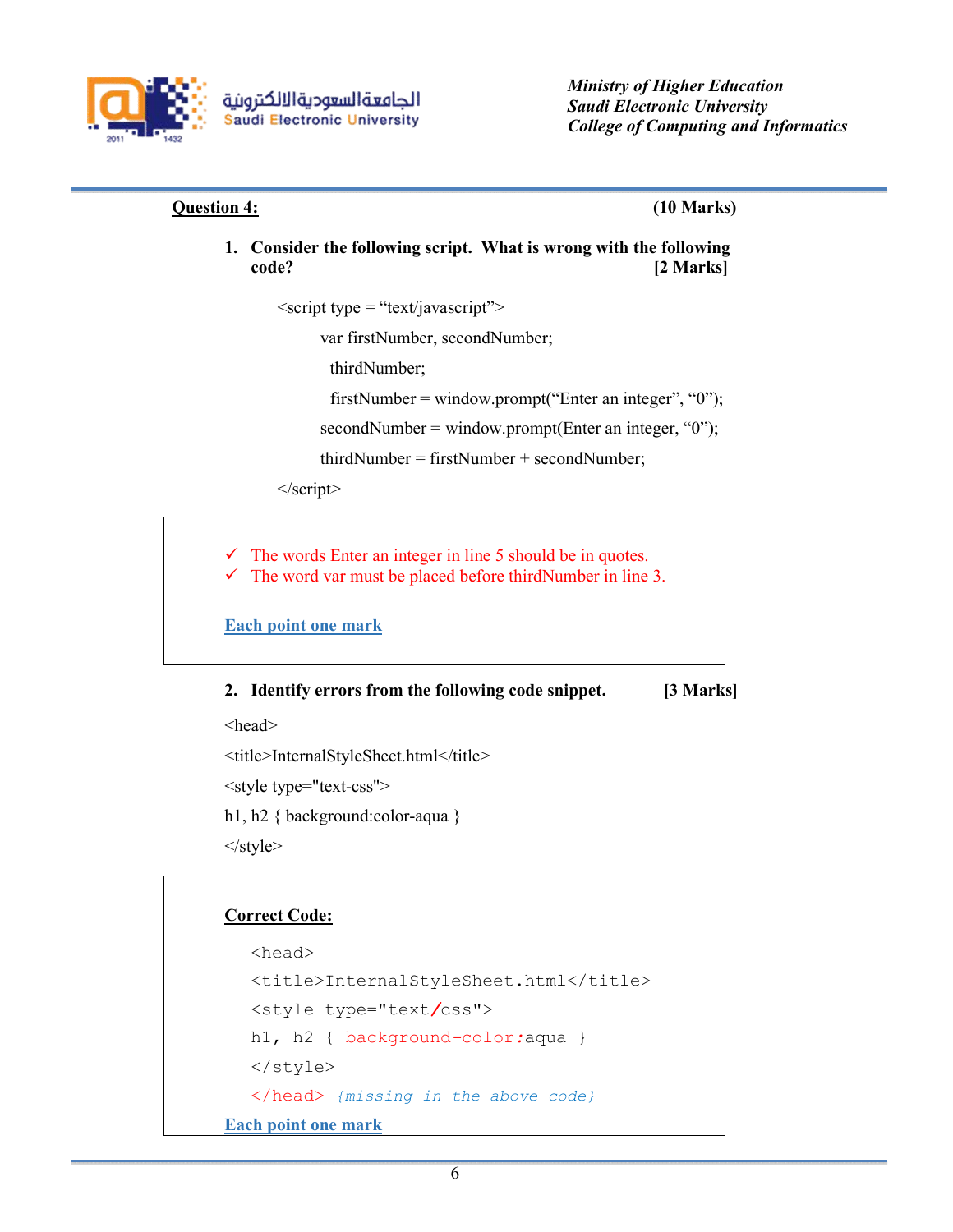

```
3. What does the following script do? [2 Marks]
  <script>
  var value = 0;
  function startTimer()
   {
   window.setInterval( "updateTime()", 1000 );
   }
  function updateTime()
   {
    value++;
    pText.innerText = value;
   }
   </script>
```
It counts the number of seconds elapsed viewing the page

**4. How many alert dialogs will the following Javascript generate, and what will be displayed in each of them? [3 Marks]**

```
<script>
var x = "10";function f(){ 
      var x = "4";alert(this.x);
      function g(){
            alert(x);
            }
      g();
      }
f();
 </script>
```
**There will be 2 alert dialogs. The first will display "10", and the second will display "4".**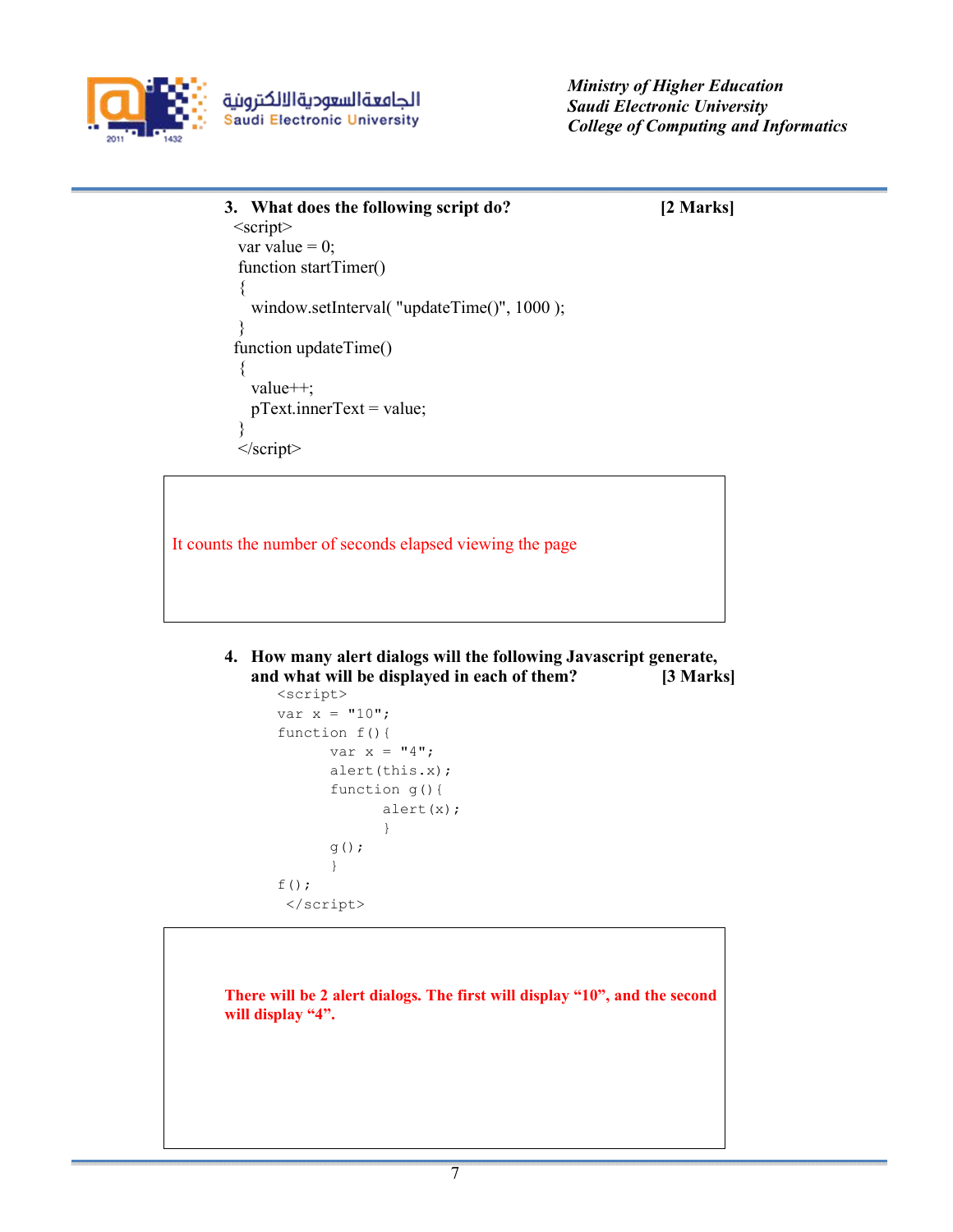



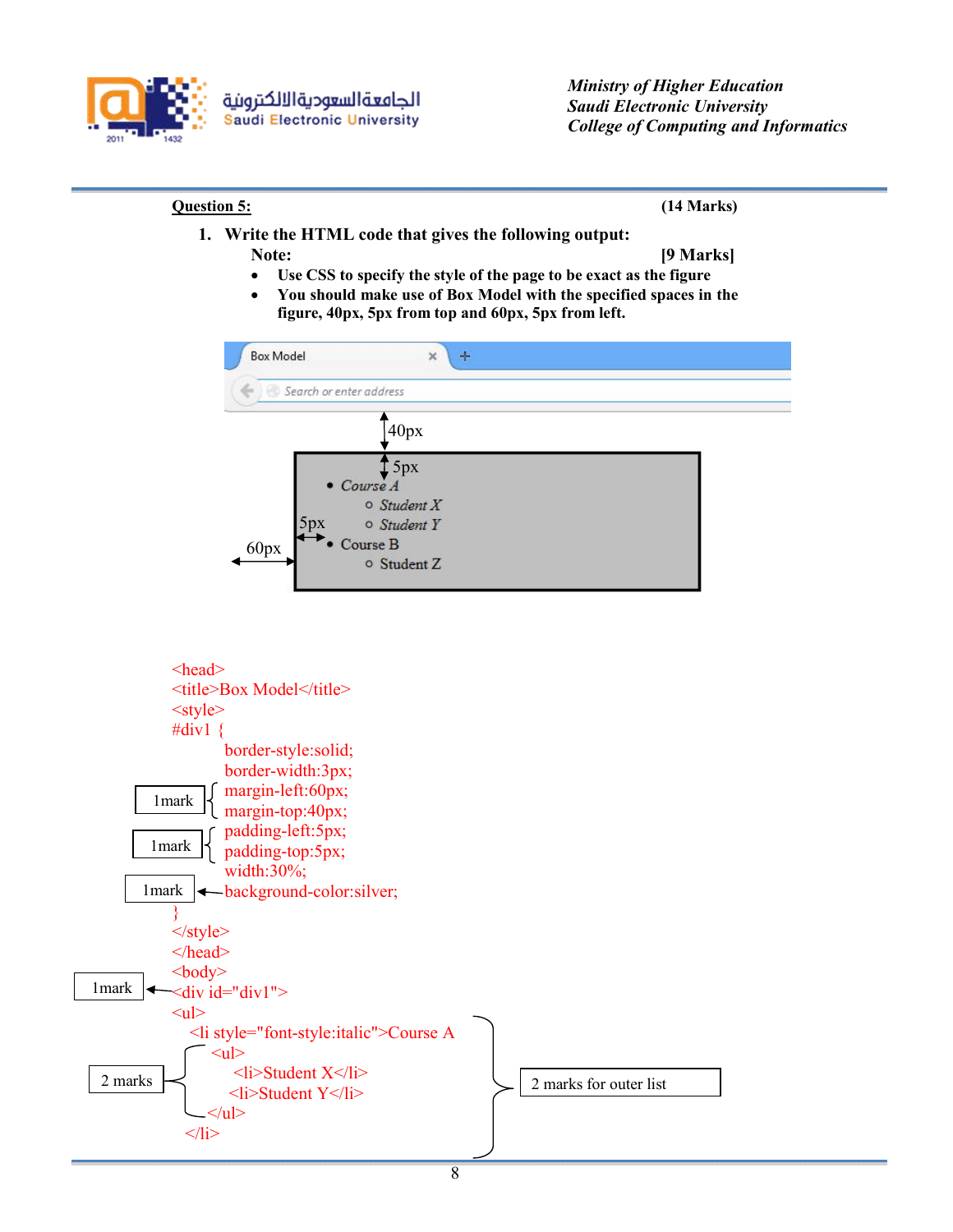

<mark>الجامعةالس<del>ع</del>وديةالالكترونية</mark><br>Saudi Electronic University

 *Ministry of Higher Education Saudi Electronic University College of Computing and Informatics*

 <li>Course B  $\langle$ ul $>$  $\leq$ li>Student Z $\leq$ /li>  $\langle \text{u} \rangle$  $\langle$ /li $\rangle$  $<$ /ul $>$  $\langle$ div $>$  $<$ /body>  $\le$ /html> 1mark